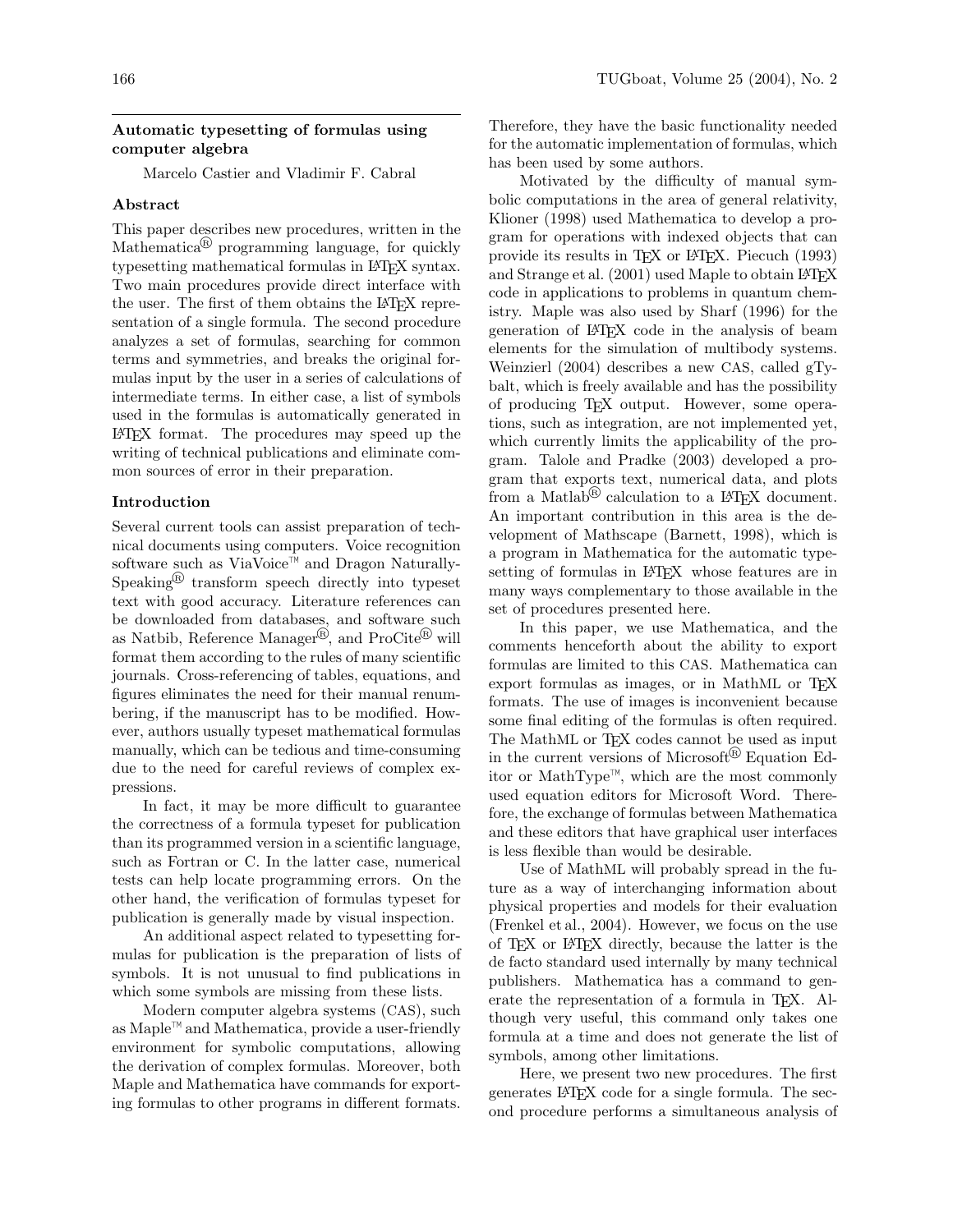several formulas, identifies their common and symmetrical terms, and obtains the L<sup>AT</sup>FX representation as a sequence of intermediate formulas, thereby breaking the original expressions input by the user into a form that is more convenient for presentation. Both procedures automatically prepare a list of symbols, also coded in LATEX, classifying them as Roman or Greek letters, or indexes.

These new procedures extend the capabilities of Thermath (Castier, 1999), a program whose current version contains approximately 6000 lines of code written in the Mathematica programming language. The original purpose of Thermath was the computer implementation of thermodynamic models for the calculation of physicochemical properties of mixtures, by providing complete subroutines automatically written in a scientific programming language. In a typical application, given a thermodynamic model, several properties are derived using computer algebra for operations such as derivation and integration in a Mathematica session. It often happens that the derived properties have formulas that are longer and more complex than the thermodynamic model that originates them. Using its internal procedures, Thermath analyzes these formulas and implements them automatically in a complete subroutine, with a drastic reduction in the need for manual coding.

Thermath has been extended to other applications such as the automatic implementation of expressions (Dominguez et al., 2002) in a format compatible with the INTBIS/INTLIB package for solving sets of nonlinear equations with interval analysis (Kearfott and Novoa, 1990), and the preparation of code for the simulation of separation equipment in the chemical industry (Alfradique et al., 2002).

The new procedures presented in this paper add the possibility of aiding in the preparation of technical documents, not only related to physicochemical properties but in many areas that require the manual typesetting of long formulas. These procedures perform extensive and intricate symbol manipulations in the expressions. Here, we present only a general description, and refer to the code, which is available from the authors on request, for all the details.

# Automatic generation of IATEX code for a single formula

Mathematica has a function called TeXForm that translates formulas into TEX syntax. Let us illustrate its usage with the typesetting of a simple formula: the van der Waals equation of state. Given that the emphasis here is not on the technical aspects of the equation of state, we refrain from discussing the meaning of its symbols. The TeXForm function is used as follows:

 $TeXForm[P == R*T/(v - b) - a/v^2]$ 

This command produces one line of output, broken here in additional lines only to fit the column width of TUGboat, as also done in some of the other examples of this paper.

```
P = -\left( \frac{a}{v^2} \right) +\frac{R\1}{-b + v}
```
This output, obtained in a Mathematica session, can be cut and pasted into a document. Even though this certainly reduces the need for manual typesetting, several improvements are possible, such as automatically assigning a label to the formula for cross-referencing and generating a list of symbols.

Thermath contains a procedure, prinTeX, that performs several actions: (1) prepares lines that load the LATEX breqn package for the automatic breaking of long formulas in several lines; (2) prepares an equation label containing six randomly generated digits; (3) identifies all the symbols that appear in the equation, classifying them as Roman or Greek letters or indexes; (4) implements the formula using the Mathematica function TeXForm. The verbatim input in Mathematica is:

 $prinText[P == R*T/(v - b) - a/v^2]$ 

The verbatim LAT<sub>EX</sub> code obtained as output is:

```
%
%The following lines should be placed after the
%\documentclass {class} line
%in the LATEX file.
%
\usepackage[cmbase]{flexisym}
\usesymbols{msabm}
\usepackage[debug]{breqn}
\setkeys{breqn}{compact}
%
%The following lines should be placed where
%the formula should appear in the text.
%
\begin{dmath}\label{e:eqn485282}
P = -\left( \frac{a}{v^2} \right) +\frac{R\,T}{-b + v}\end{dmath}
%
%The following lines create the list of symbols.
%
\section*{List of Symbols}
%
%
\subsection*{Roman Letters}
%
```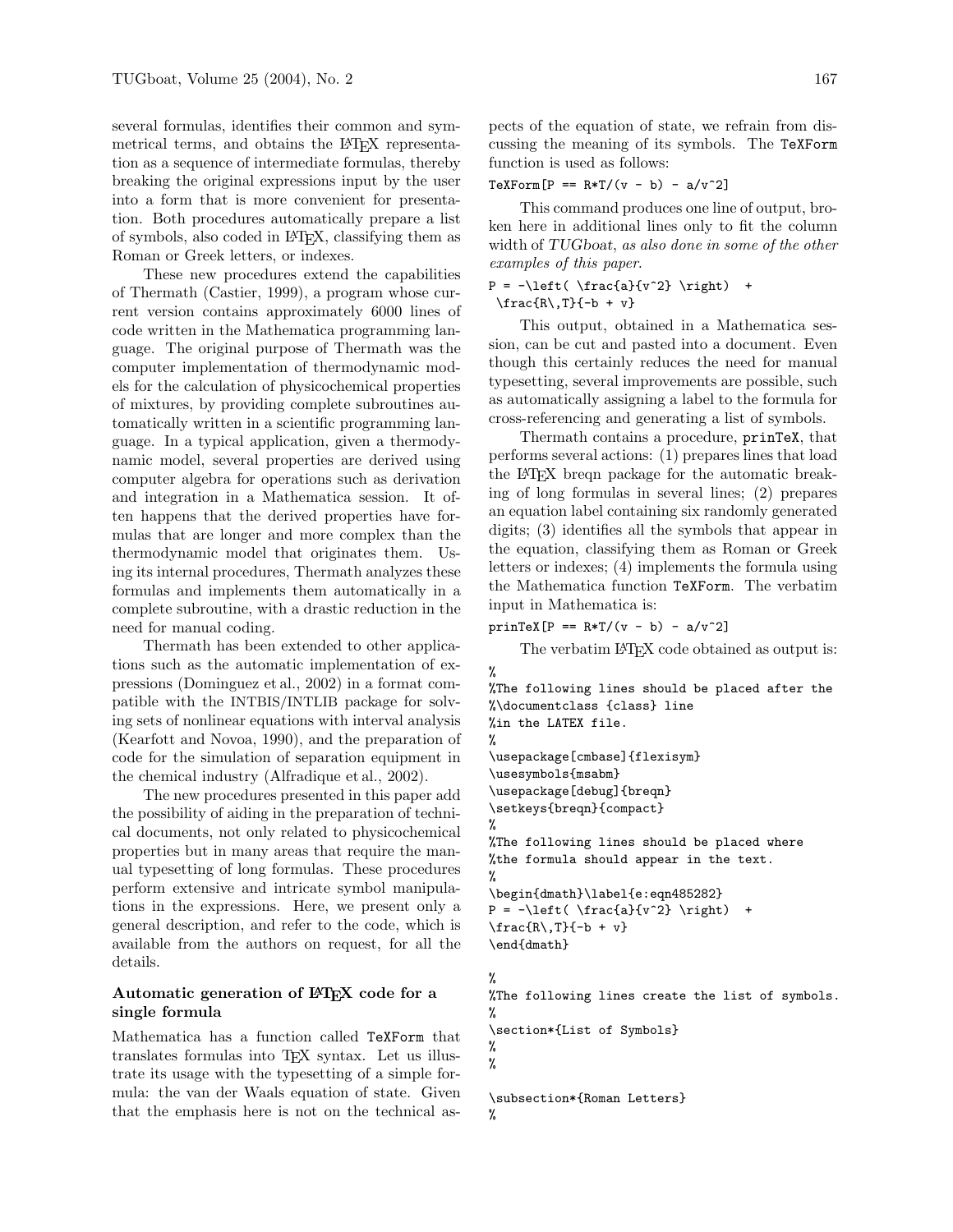| $a$ \$ | \\ |  |  |
|--------|----|--|--|
| \$Ъ\$  | \\ |  |  |
| \$P\$  | \\ |  |  |
| \$R\$  | \\ |  |  |
| \$T\$  | \\ |  |  |
| $v$ \$ | \\ |  |  |
| %      |    |  |  |

%The list of symbols was successfully created.

The parts of this output, i.e., the loading commands for breqn, the formula, and the list of symbols can then be cut and pasted at their proper positions in a LATEX document. For example, the loading commands for breqn were pasted at the beginning of the LATEX document of this paper for TUGboat. The formula and the list of symbols were pasted here. Due to differences between the ltugboat document class used by TUGboat and the elsart document class from Elsevier, used for testing the software, it was necessary to manually add a \newline command in the line after the subsection names to improve formatting. Upon processing with the LATEX compiler, the following text is obtained:

$$
P = -\left(\frac{a}{v^2}\right) + \frac{RT}{-b+v} \tag{1}
$$

List of Symbols

Roman Letters

a b P R T

 $\boldsymbol{v}$ 

If several formulas are prepared using prinTeX, the loading commands for breqn need to be pasted only once at the beginning of the L<sup>AT</sup>EX document and the lists of symbols of each formula have to be manually combined to consolidate the list of symbols of the document, which most commonly constitutes one of the final sections of technical papers.

Even though Equation 1 is correct, this example also illustrates one of the difficulties with CAS. Comparing the input and output, we observe that Mathematica interchanges the order of the two terms in the right hand side of the equation and does the same in the denominator  $(v-b)$ . Therefore, the formula is not printed as usually represented in the literature. Unfortunately, there seems to be no straightforward solution to this problem in Mathematica. Barnett (1998) developed a function called toEach, in the context of Mathscape, that can reverse the order of operations, but this function was not tested here. Instead, we circumvented the problem by using the command HoldForm, which keeps an expression unevaluated and therefore not subject to the automatic reordering of terms performed by Mathematica. The corresponding input is:

$$
prinText[HoldForm[P == (R*T)/(v - b) - a/v^2]]
$$

After processing this input with the L<sup>AT</sup>EX compiler, the traditional representation of the van der Waals equation of state is obtained:

$$
P = \frac{RT}{v - b} - \frac{a}{v^2} \tag{2}
$$

The list of symbols remains unchanged and, for this reason, is not presented.

Let us consider a more complex example, which requires integration of the van der Waals equation of state at constant temperature. The Mathematica input is:

 $P = (R*T)/(v - b) - a/v^2$ prinTeX[W == HoldForm[Integrate[P,  ${v, alpha, beta}$ ]] == Simplify[Integrate[P, {v, alpha, beta}]]]

The output is:

$$
W = \int_{\alpha}^{\beta} P dv = a \left( -\left(\frac{1}{\alpha}\right) + \frac{1}{\beta} \right)
$$

$$
+ RT \ln \left( \frac{b - \beta}{-\alpha + b} \right)
$$
(3)

List of Symbols

Roman Letters

a b R T

W

## Greek Letters

α β

Note that the command HoldForm leaves the integral unevaluated between the two equal signs. The list of symbols now contains a subsection where the two Greek letters used as integration limits are identified. A current limitation of the pattern matching procedure implemented in prinTeX is that it does not identify dummy variables. For instance,  $v$  is a dummy integration variable, and it is not included in the list of symbols.

## Automatic generation of LAT<sub>EX</sub> code for multiple formulas

In many cases, several formulas are derived using computer algebra during a Mathematica session, and instead of generating LAT<sub>EX</sub> code for each formula, it may be more convenient to generate code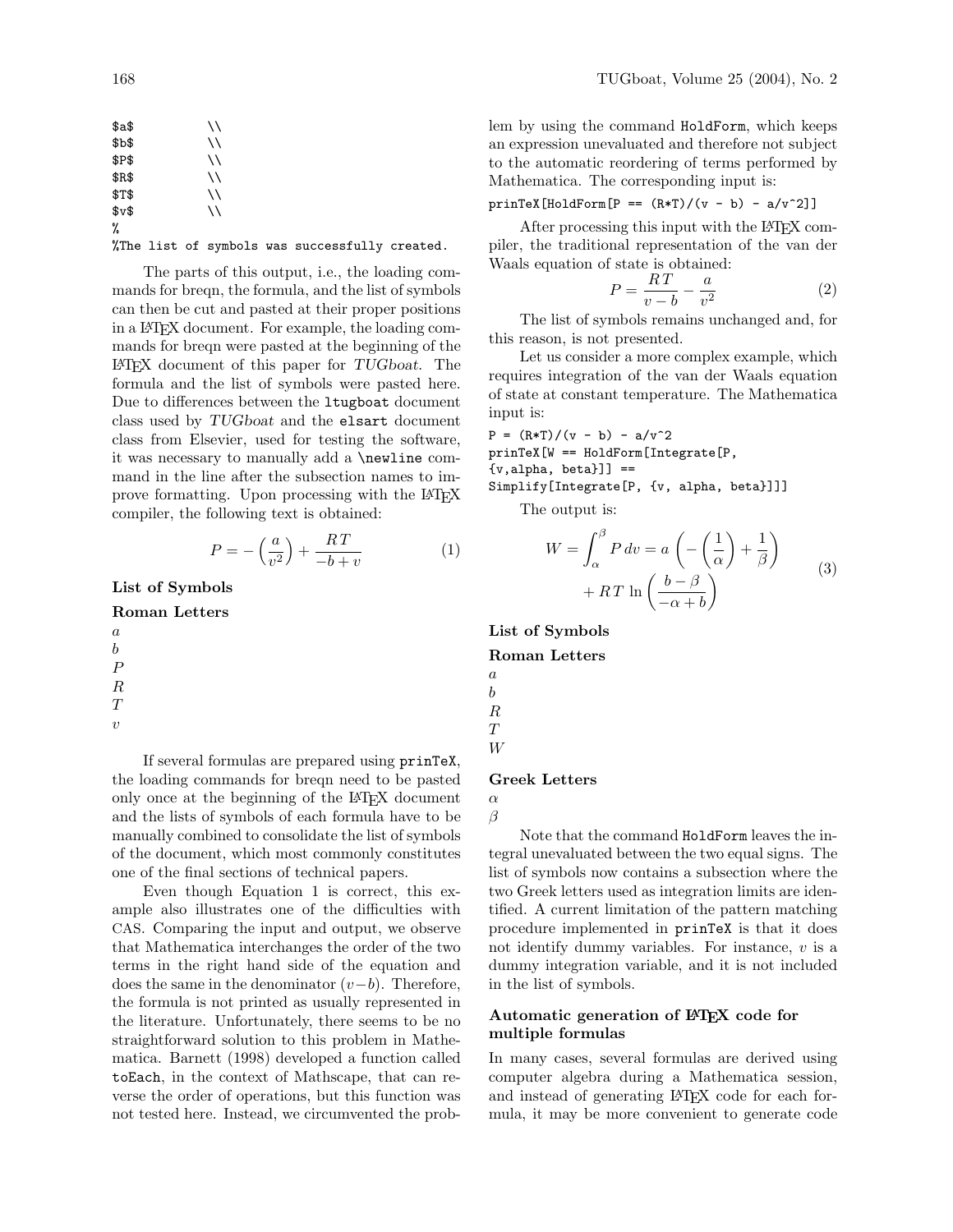for all of them simultaneously. For this, we developed two procedures that are used sequentially: ordeqTeX and createTeX.

Procedure ordeqTeX analyzes the expressions to be represented in LATEX. During this analysis, subexpressions that appear several times are recursively identified and ordered, in such a way that a meaningful calculation sequence of subexpressions is obtained. The procedure also searches for subexpressions with symmetrical indexes. In addition, ordeqTeX can sort the subexpressions according to their dependence with respect to a list of variables input by the user, which may be useful for authors writing about the functional structure of their formulas.

Procedure ordeqTeX is similar to a procedure already present in the first version of Thermath, ordeq, whose logical analysis of expressions is discussed by Castier (1999). An important difference between them is the level of fragmentation into subexpressions. Consider, for instance, that  $\frac{1}{x}$  is a subexpression that appears several times in a large formula. For automatic programming in a numerical language, such as Fortran or C, it is convenient to store the result of the subexpression in an intermediate variable, in order to avoid unnecessary calculations. However, a large number of simple substitutions may obscure the presentation of a formula in a text. For this purpose, the formulas should be less fragmented than for numerical calculations but to what extent is a subjective decision.

In ordeqTeX, simple fractions such as the example in the above discussion, powers in which the exponent is a number, multiplications and sums of only two terms are not replaced by intermediate variables. However, the pattern matching algorithm implemented in procedure ordeqTeX can be easily changed to use other criteria.

Procedure ordeqTeX prepares detailed information about the structure of the formulas and of the subexpressions, which is then passed to procedure createTeX. This procedure prepares a LATEX code that presents all subexpressions and final expressions in a feasible computation sequence.

Even though createTeX replaces long formulas by sequences of subexpressions, it may happen that some of these subexpressions are longer than one line of LATEX output. In order to avoid the need for manual intervention for breaking long lines, we used the (freely available) LAT<sub>EX</sub> package breqn, which automatically chooses the breakpoints. For convenience, the output of the prinTeX and createTeX procedures includes commands for loading and using breqn, and each formula is given a unique label for cross-referencing. In the case of prinTeX, a six-digit random number is used to generate the label. In the case of createTeX, the number results from joining the name of the set of formulas being implemented, specified by the user, with a unique sequential number assigned to each subexpression.

For the preparation of the list of symbols, we use the fact that expressions are internally stored as trees in Mathematica. Using a recursive procedure developed for Thermath, the trees are spanned, searching for all the symbols they contain. From this first list of symbols, those that represent intrinsic Mathematica functions or operators, such as Plus, Times, Log, Exp, etc., are discarded.

To distinguish between intrinsic Mathematica functions and symbols entered by the user, we use the Mathematica function Attributes to test each symbol. Intrinsic Mathematica functions have nonempty lists of attributes, whereas a symbol entered by the user has an empty list of attributes, unless a special attribute has been explicitly assigned to the symbol. It is usually unnecessary to specify attributes to symbols, but it may happen, for example, that some matrices are intrinsically symmetrical. In these cases, it is convenient to assign the Mathematica attribute Orderless to the symbols that represent these values. Therefore, the symbols entered by users are located as those without attribute or only with the Orderless attribute.

From the remaining list, the symbols that represent numerical values, either integer, real or complex, are also discarded. At this point, the list will only have the symbols entered by the user. It then remains to verify which of the symbols are variables and which are only indexes. The convention adopted in the identification procedure is that a symbol is an index when it is the argument of a symbol entered by the user. For instance, in the expression  $Sin(x(i))$ , x is the argument of an intrinsic Mathematica function, Sin, and therefore is not an index. On the other hand, i is the argument of x, which is not an intrinsic Mathematica function. Therefore, i is assumed to be an index.

As an example, let us consider the simultaneous analysis of two simple formulas, with some characteristics that help illustrate the features of the package presented here. The input for this example is:

```
f = \sin[x[i]*x[j]] + \cos[y[k]*y[m]];g = \cos[x[i]*x[j]] + Exp[\sin[x[i]*x[j]]];formulas = \{f, g\};
```

```
analyzedformulas = orderEx[formulas, {}];
createTeX[fg, analyzedformulas,
  {HoldForm[f], HoldForm[g]}];
```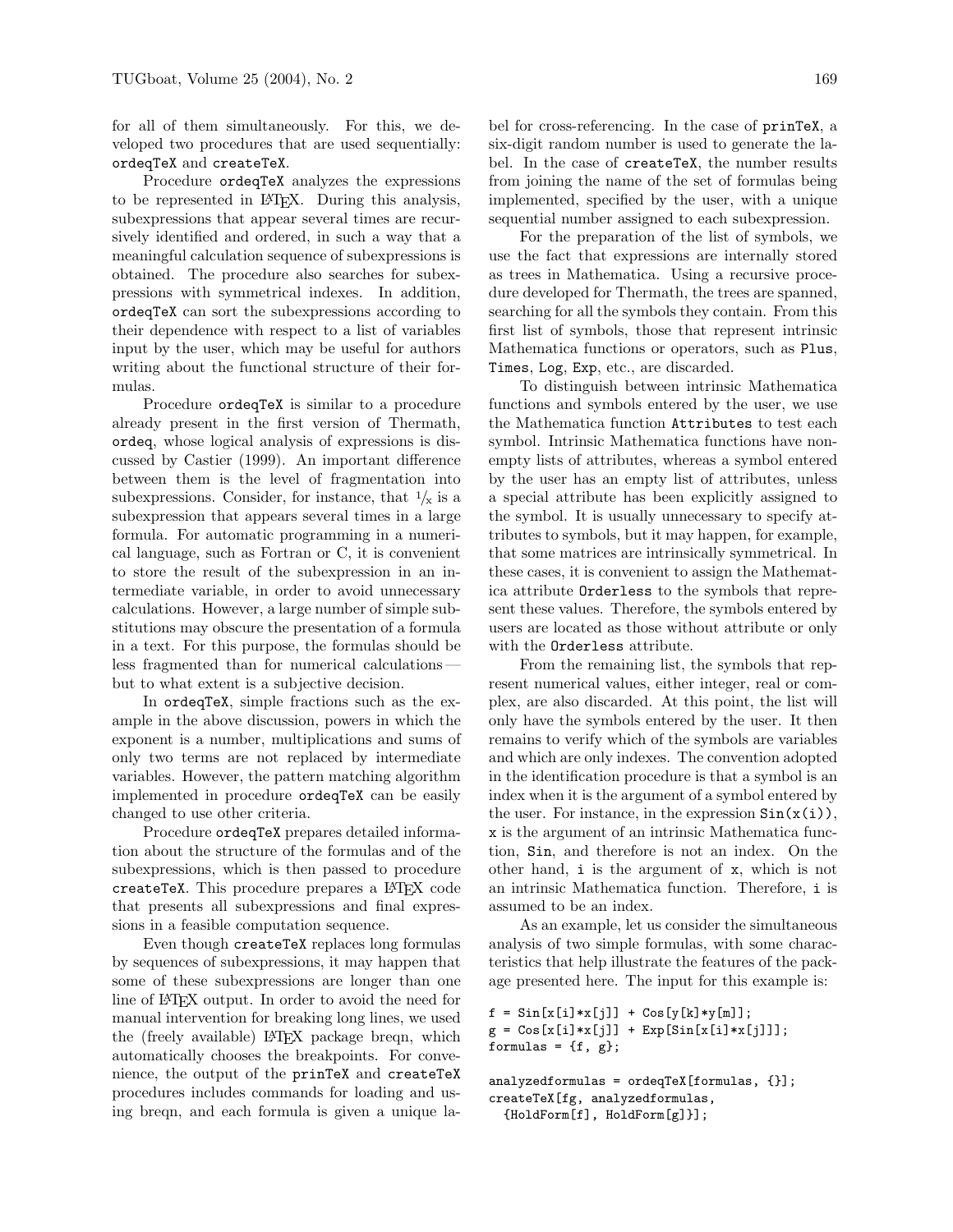In this input, the two formulas f and g, are joined in a single list, formulas, which is passed to ordeqTeX. The second argument of this call specifies how subexpressions should be grouped according to their functional dependence. In this example, an empty list is specified, meaning that no specific grouping is required.

In procedure createTeX, the first argument, fg, represents a user-defined name for the set of formulas being implemented. createTeX uses this name to prepare a unique label for each subexpression to be used for cross-referencing. The second argument is a list containing several pieces of information about the formulas prepared by procedure ordeqTeX. The last argument specifies that the left-hand side of the equations should appear as  $f =$  and  $q =$ . The LAT<sub>EX</sub> output (slightly edited) is:

```
%
%Formulas for model: fg
%
%
% if (
% green(1) .or.
% green(2)
% ) then
```

```
\smallskip
```
%

```
\begin{dmath}\label{e:fgeqn1}
       w_{2}\left(i,j \rightarrow w_{2}\right)\sin \left(x\left(i \right)\,
       x\left(j \right) \right)
\end{dmath}
%
%Note symmetry: w$2(j,i)=w$2(i,j)
\frac{9}{6} = = = = = = = = = = = = = =
```

```
%
%
% end if
%
%
% if (
% green(1)
% ) then
```

```
\smallskip
```
%

```
\begin{dmath}\label{e:fgeqn2}
      f\left(\iota,j,k,m \right)=
      \cos \left(y\left(k \right)\,
      y\left(m \right) \right) +
      w_{2}\left(i,j \right)
\end{dmath}
%
%Note symmetry: f(i,j,m,k)=f(i,j,k,m)
```

```
%=============
%
%
%Note symmetry: f(j,i,k,m)=f(i,j,k,m)
\% =============
%
%
%Note symmetry: f(j,i,m,k)=f(i,j,k,m)%=============
%
%
% end if
%
%
% if (
% green(2)
% ) then
%
\smallskip
\begin{dmath}\label{e:fgeqn3}
      g\left(\iint j \rightarrow \right)e^{\w_{2}\left(i,j \right)} +\cos \left(x\left(i \right)\,
      x\left(j \right) \right)
\end{dmath}
%
%Note symmetry: g(j,i)=g(i,j)%=============
%
%
% end if
%
%
%The set of formulas was successfully created.
%
%The following lines create the list of symbols.
%
\section*{List of Symbols}
%
%
\subsection*{Roman Letters}
%
$f$ \\
[...]
%
\subsection*{Indexes}
%
$i$ \setminus[...]
%
```
%The list of symbols was successfully created.

Note that the LAT<sub>EX</sub> output contains a variable of the form  $w_n$  that is automatically generated to represent an intermediate value. This output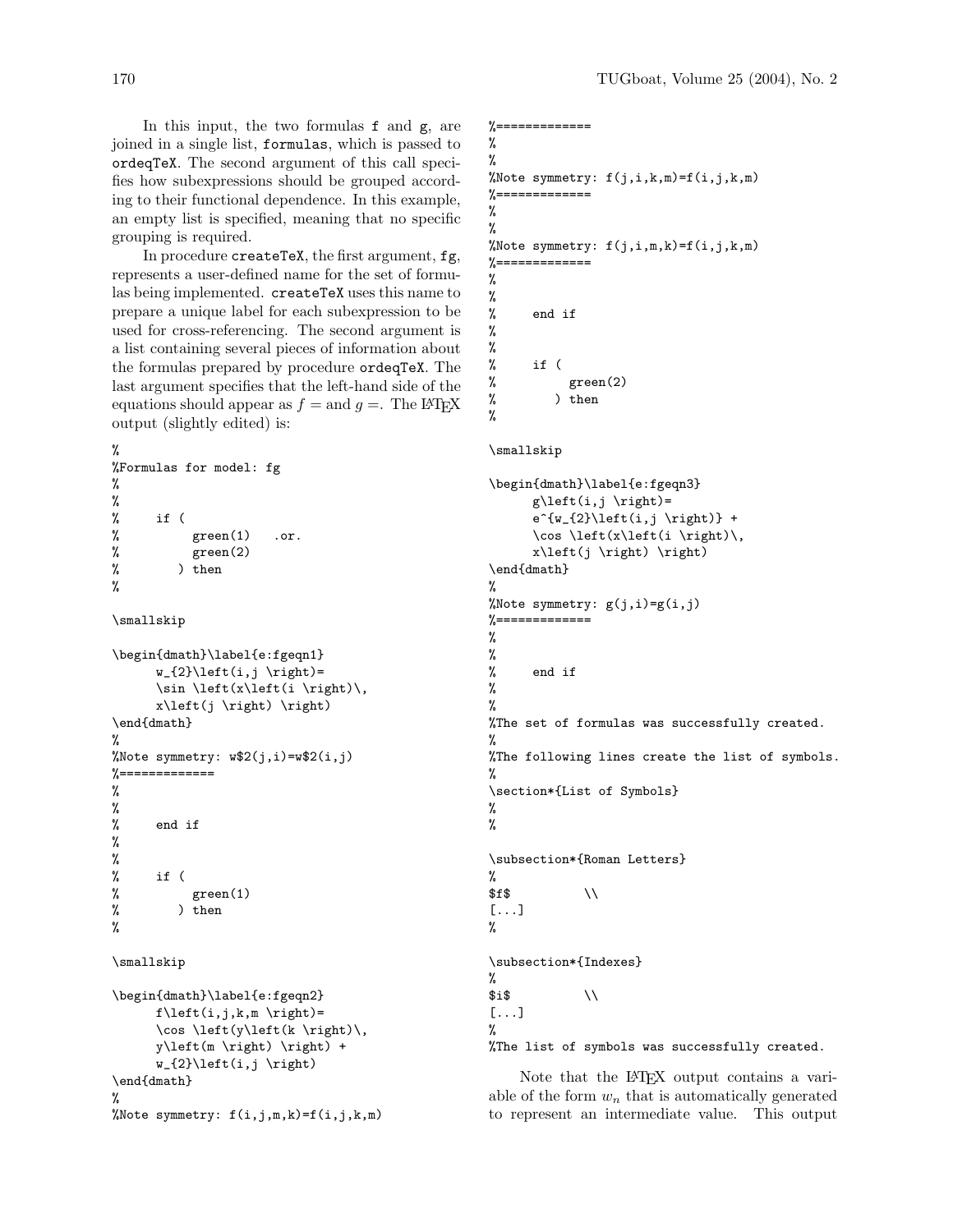also contains several comments that aim at helping authors to discuss the structure of their formulas, should this be desired. The parts of the output flagged with green(1) are relevant for the calculation of the first output variable, f, whereas  $green(2)$  provides a flag for the calculation of  $g$ . The output also indicates the existence of symmetry. For instance, it indicates that variables  $w_2$  and  $g$ are symmetrical with respect to permutations of the indexes  $i$  and  $j$ , and that variable  $f$  is symmetrical with respect to some permutations of its indexes.

Compilation with LATEX produces the following output:

$$
w_2(i,j) = \sin(x(i) \ x(j)) \tag{4}
$$

$$
f(i, j, k, m) = \cos(y(k) y(m)) + w_2(i, j) \quad (5)
$$

$$
g(i, j) = e^{w_2(i, j)} + \cos(x(i) \ x(j)) \tag{6}
$$

List of Symbols

#### Roman Letters

f  $\ensuremath{g}$  $w_n$ x  $\boldsymbol{y}$ 

## Indexes

i j k

m

Note that each variable appearing on the left hand side of Equations 4, 5, and 6 received the correct indexes automatically and that all the variables used in the formulas were included in the list of symbols. The exponential and cosine functions appear in reverse positions in the output compared to the input, as a result of the automatic reordering of expressions performed by Mathematica. Unlike the prinTeX command that was designed handle a single formula, the typical use of commands ordeqTeX and createTeX is in Mathematica sessions where several formulas are derived using computer algebra. In this context, the user has less control of the ordering used by Mathematica to present the formulas. Therefore, even though the formulas are correctly translated into LATEX, a current limitation is that the formulas may need to be manually edited if some specific order of terms is desired in the LATEX document.

We successfully tested the procedures discussed here with sets of formulas that are much more complex than those used in these examples. In some cases, especially when there are rather long formulas, a final manual editing step may be necessary to improve layout; the [layout=RHS] option of the breqn package proved particularly useful in these cases.

## Conclusions

This paper presented new procedures, written in the Mathematica programming language, that automatically generate a representation of formulas in LAT<sub>EX</sub> with the corresponding list of symbols. There is the option of generating LATEX code for a single formula or for a set of formulas. In the latter case, a comprehensive analysis of the formula structures allows the identification of common and symmetrical terms. Therefore, if one uses Mathematica as a computational environment for the symbolic and numerical calculations in a given project, it is possible to quickly obtain an exact representation, in LATEX, of the formulas used and the list of symbols. The procedures may speed up the writing of technical publications and eliminate common sources of error in their preparation.

### Acknowledgments

The authors thank Profs. Veronica M.A. Calado and Frederico W. Tavares (Universidade Federal do Rio de Janeiro, Brazil) for their suggestions. The Brazilian agencies CNPq and FAPERJ provided financial support for this research.

#### Code availability

The procedures developed in this work are available from the authors on request. The procedures were developed and tested using Mathematica 4.1, version 0.94 of the L<sup>AT</sup>FX package breqn, and Elsevier document classes.

### References

- Alfradique, M. F., R. O. Espósito, and M. Castier. "Automatic generation of procedures for the simulation of multistage separators using computer algebra". Chemical Engineering Communications 189(5), 657–674, 2002.
- Barnett, M. P. "Mathscape Combining Mathematica and T<sub>E</sub>X".  $TUGboat$  **19**(2), 147-156, 1998.
- Castier, M. "Automatic implementation of thermodynamic models using computer algebra". Computers and Chemical Engineering 23(9), 1229– 1245, 1999.
- Dominguez, A., J. Tojo, and M. Castier. "Automatic implementation of thermodynamic models for reliable parameter estimation using computer